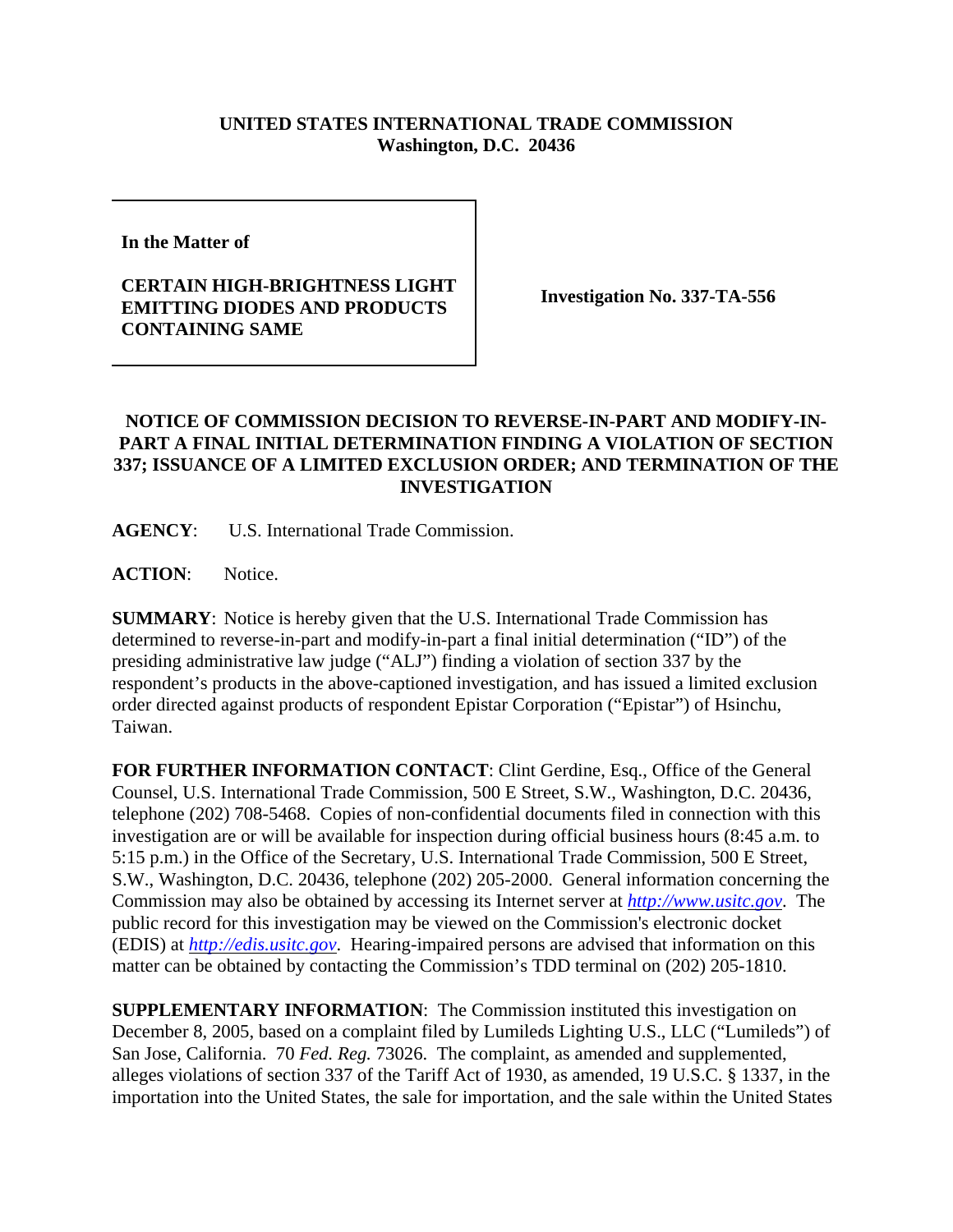after importation of certain high-brightness light emitting diodes ("LEDs") and products containing same by reason of infringement of claims 1 and 6 of U.S. Patent No. 5,008,718 ("the '718 patent"); claims 1-3, 8-9, 16, 18, and 23-28 of U.S. Patent No. 5,376,580 ("the '580 patent"); and claims 12-16 of U.S. Patent No. 5,502,316 ("the '316 patent"). The complaint further alleges the existence of a domestic industry. The Commission's notice of investigation named Epistar, and United Epitaxy Company ("UEC") of Hsinchu, Taiwan as respondents.

On April 28, 2006, Lumileds moved to amend the complaint to: 1) remove UEC as a named respondent, 2) change the complainant's full name from Lumileds Lighting U.S., LLC to Philips Lumileds Lighting Company LLC ("Philips"), and 3) identify additional Epistar LEDs alleged to infringe one or more patents-in-suit. Neither respondent opposed the motion.

On May 15, 2006, the Commission determined not to review an ID (Order No. 14) granting the complainant's motion for partial summary determination to dismiss Epistar's affirmative defense that the '718 claims are invalid.

On August 2, 2006, the still pending motion to amend the complaint was discussed with the parties during the prehearing conference, and the evidentiary hearing was held from August 2-11, 2006. On October 23, 2006, the ALJ issued an ID (Order No. 29) granting Lumileds' motion to amend the complaint, and further ordering that the Notice of Investigation be amended to identify Philips as the complainant and to remove UEC as a named respondent. On November 13, 2006, the Commission published its notice that it had determined not to review Order No. 29. 71 *Fed. Reg.* 66195.

On December 13, 2006, the Commission determined not to review an ID (Order No. 31) extending the target date for this investigation to May 8, 2007, and the deadline for the ALJ's final initial determination to January 8, 2007.

On January 8 and 11, 2007, the ALJ issued his final ID and recommended determinations on remedy and bonding, respectively. The ALJ found a violation of section 337 based on his findings that the respondent's accused products infringe one or more of the asserted claims of the patents at issue. On January 22, 2007, the complainant and the respondent each filed a petition for review of the final ID. On January 29, 2007, all parties, including the Commission investigative attorney, filed responses to the petitions for review.

On February 22, 2007, the Commission determined to review-in-part the ID. Particularly, the Commission determined to review claim construction of the terms "substrate" and "semiconductor substrate" in claims 1 and 6 of the '718 patent, and claim construction of the term "wafer bonding" in claims 1-3, 8-9, 16, 18, 23-25, 27 and 28 of the '580 patent and claims 12-14 and 16 of the '316 patent. With respect to violation, the Commission requested written submissions from the parties relating to the following issue: the ALJ's addition of the limitation "must also be a material that provides adequate mechanical support for the LED device" to the construction of the term "substrate," and the implications of this addition for the infringement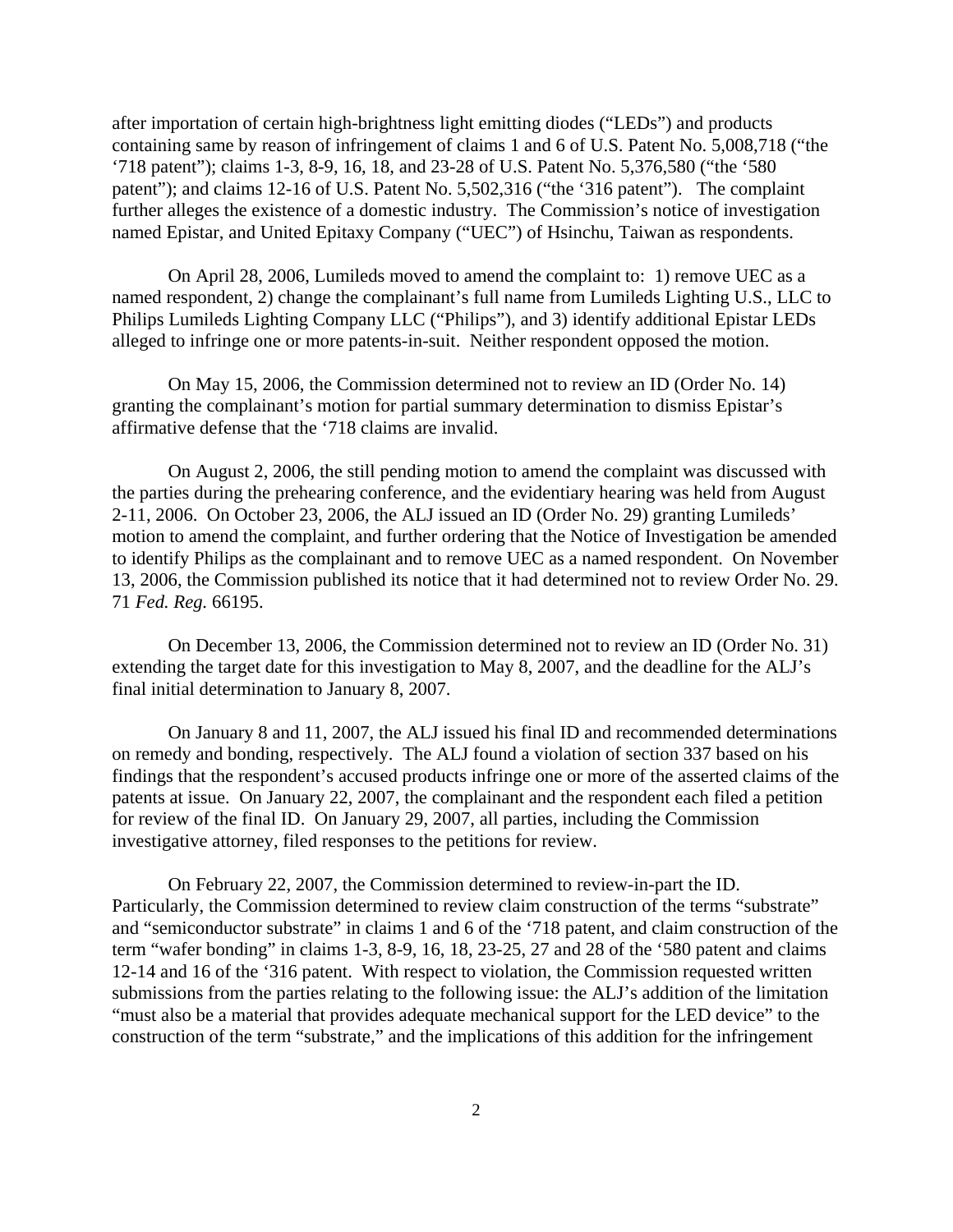analysis. Further, the Commission requested written submissions on the issues of remedy, the public interest, and bonding.

On March 5 and March 12, 2007, respectively, the complainant Philips, the respondent Epistar, and the IA filed briefs and reply briefs on the issues for which the Commission requested written submissions.

Having reviewed the record in this investigation, including the ID and the parties' written submissions, the Commission has determined to reverse-in-part and modify-in-part the ID. Particularly, the Commission has modified the ALJ's claim construction of the term "substrate" in claims 1 and 6 of the '718 patent to be "the supporting material in an LED upon which the other layers of an LED are grown or to which those layers are attached" and includes the case in which the supporting material functioning as the substrate is grown on top of, or attached to, the other layers. Also, the Commission has modified the ALJ's claim construction of the term "semiconductor substrate" to be the above-mentioned "substrate" construction where additionally, "at least one layer of the supporting material functioning as the substrate includes a non-metallic solid that conducts electricity by virtue of excitation of electrons across an energy gap, or by introduced materials, such as dopants, that provide conduction electrons." Further, the Commission has reversed the ALJ's ruling of non-infringement of the '718 patent by GB I, GB II, OMA I, and OMA II LEDs and determined that those products infringe claims 1 and 6 under the ALJ's original claim construction of "substrate" and the modified construction of "semiconductor substrate".

 Also, the Commission has modified the ALJ's claim construction of "wafer bonding" in claims 1-3, 8-9, 16, 18, 23-25, 27 and 28 of the '580 patent and claims 12-14 and 16 of the '316 patent. Particularly, the Commission has modified the claim construction of this term to be "the bringing of two wafer surfaces into physical contact such that a mechanically robust, largely optically transparent bond forms between them, but does not include Van der Waals bonding." This modification does not affect the ID's finding of non-infringement of the '316 and '580 patent claims.

Further, the Commission has made its determination on the issues of remedy, the public interest, and bonding. The Commission has determined that the appropriate form of relief is a limited exclusion order prohibiting the unlicensed entry of LEDs that infringe claims 1 or 6 of the '718 patent that are manufactured by or on behalf of Epistar, its affiliated companies, parents, subsidiaries, licensees, contractors, or other related business entities, or successors or assigns. The Commission has also determined to prohibit the unlicensed entry of packaged LEDs containing the infringing LEDs and boards primarily consisting of arrays of such packaged LEDs.

The Commission further determined that the public interest factors enumerated in section 337(d)(1) (19 U.S.C. § 1337(d)(1)) do not preclude issuance of the limited exclusion order. Finally, the Commission determined that the amount of bond to permit temporary importation during the period of Presidential review (19 U.S.C. § 1337(j)) shall be in the amount of 100